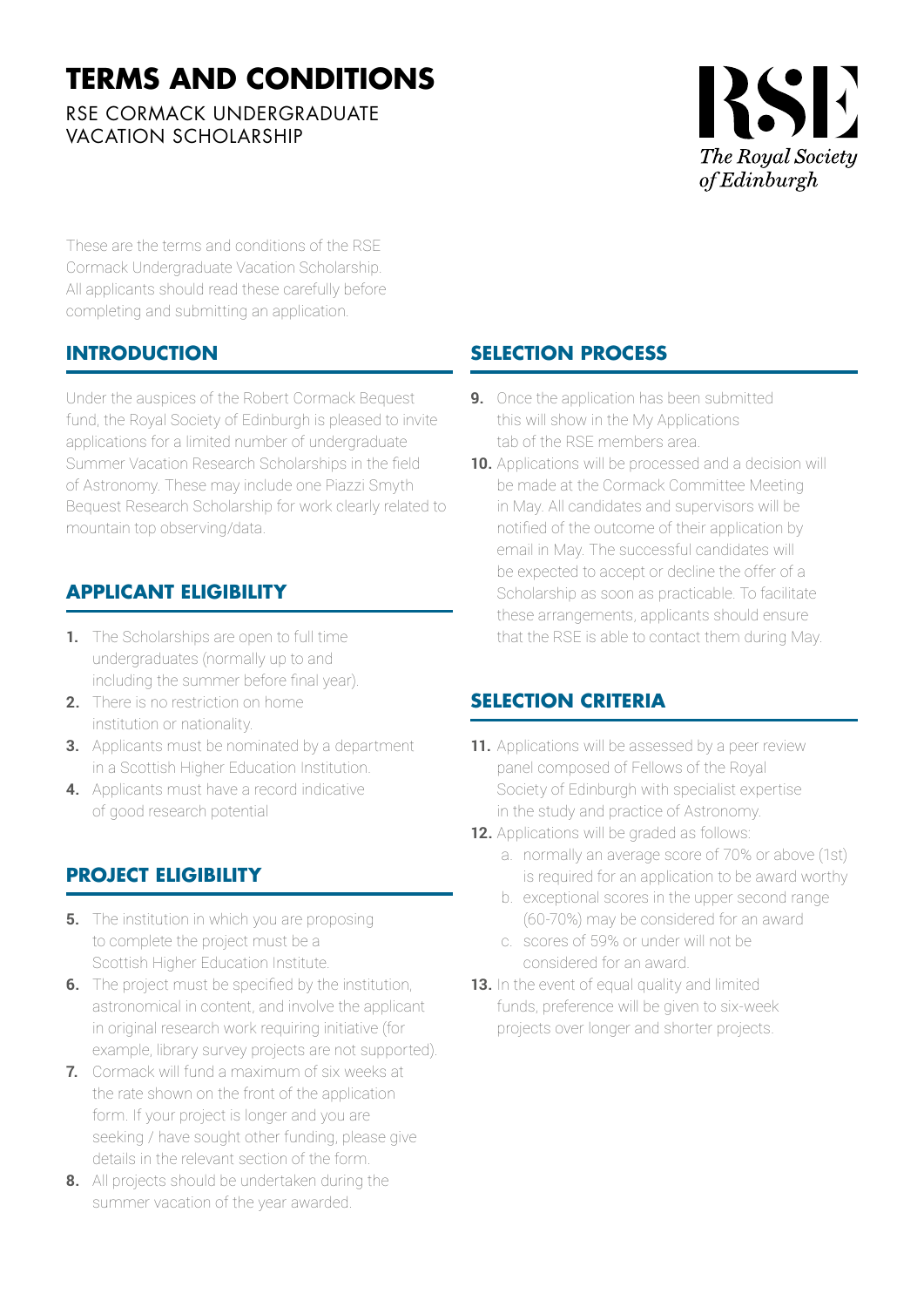### **FUNDING**

- 14. The financial support of the Royal Society of Edinburgh is limited to the amount of the student subsistence Scholarship, and excludes further overheads such a bench fees.
- **15.** Applications will be ranked by the Committee strictly in order of merit and with a hard line drawn under the listing to indicate award-worthy candidates. Funds are allocated on that basis up to a maximum of 6 weeks and of £266 per week.
- **16.** If your project is longer than six weeks, please give details if you are seeking/ have sought other funding sources.
- **17.** Cormack/Piazzi-Smyth awards may not be held together with other external Scholarships (e.g. Carnegie, RAS). However, Host Departments may contribute toward candidates to (a) enhance the financial value of their Cormack/Piazzi Smyth award OR (b) to contribute part of the £266 Cormack/Piazzi-Smyth award level.
- **18.** The applicant should notify the RSE of any awards made by external organisations and/or the Host Institution as soon as they receive notification of this.
- **19. Payment**: The award is paid directly to the individual applicant by the date they request in their acceptance of the offer.
- **20. Financial reporting:** In their report, awardees should detail the amount spent and any unspent funds. Unspent funds over £30 should be returned to the RSE using the bank details provided.

#### **21. Changes to the project:**

- a. The RSE must be consulted on, and informed of any significant changes to, the proposed project following approval of the application. Failure to consult the RSE about proposed changes could result in funding being withdrawn
- b. If the Scholarship has to be cancelled for any reason, you will be required to reimburse any monies already issued to you by the RSE.

### **REPORTING REQUIREMENTS FROM SUCCESSFUL APPLICANTS**

- **22.** A Report on the results of the work undertaken during the tenure of the Scholarship must be prepared by the Scholar and submitted by the Supervisor by 1st October in the year awarded. It should not exceed 10 pages, including all figures and tables. Should, exceptionally, a lot of graphic or even video material on results be thought to be crucial to the report, they should be submitted as separate files. This report must indicate very clearly where it is providing a review of previous work, whether and where it uses existing material such as codes, precisely what the Scholar did themself, and how they see the future direction of further work in the area.
- **23.** On submission of the report, the supervisor of the vacation project should also submit a short commentary on the work enclosed, avoiding comment on the student themselves, but explaining the degree to which the work is in their view the student's own or original ideas, versus prescriptive application of an existing code/project, and the level at which the work is to be disseminated, e.g. published in its own right, used in future work etc.
- **24.** The report will be checked for accuracy by officers and then submitted to the Convener of the panel who, in consultation with relevant colleagues, will comment on the conduct, delivery and impact of the research.
- **25.** An annual prize of £100 will be awarded to the best project, based on the work of the project and on the quality of the submitted report.
- **26.** Should the report not be submitted by the due date, or if it be deemed incomplete or unsatisfactory, the recipient of the award will be invited either to submit it within two weeks or to revise the report in line with the assessors' comments.
- **27.** If the report is still not forthcoming, or if the Convener continues to be dissatisfied with the report, the peer review panel will consider what sanctions are appropriate. Sanctions may include:
	- Request for refund of award
	- Letter to head of institution in which the recipient of the award is based
	- Penalty listing of recipient of award
	- Penalty listing of institution at which the recipient is based